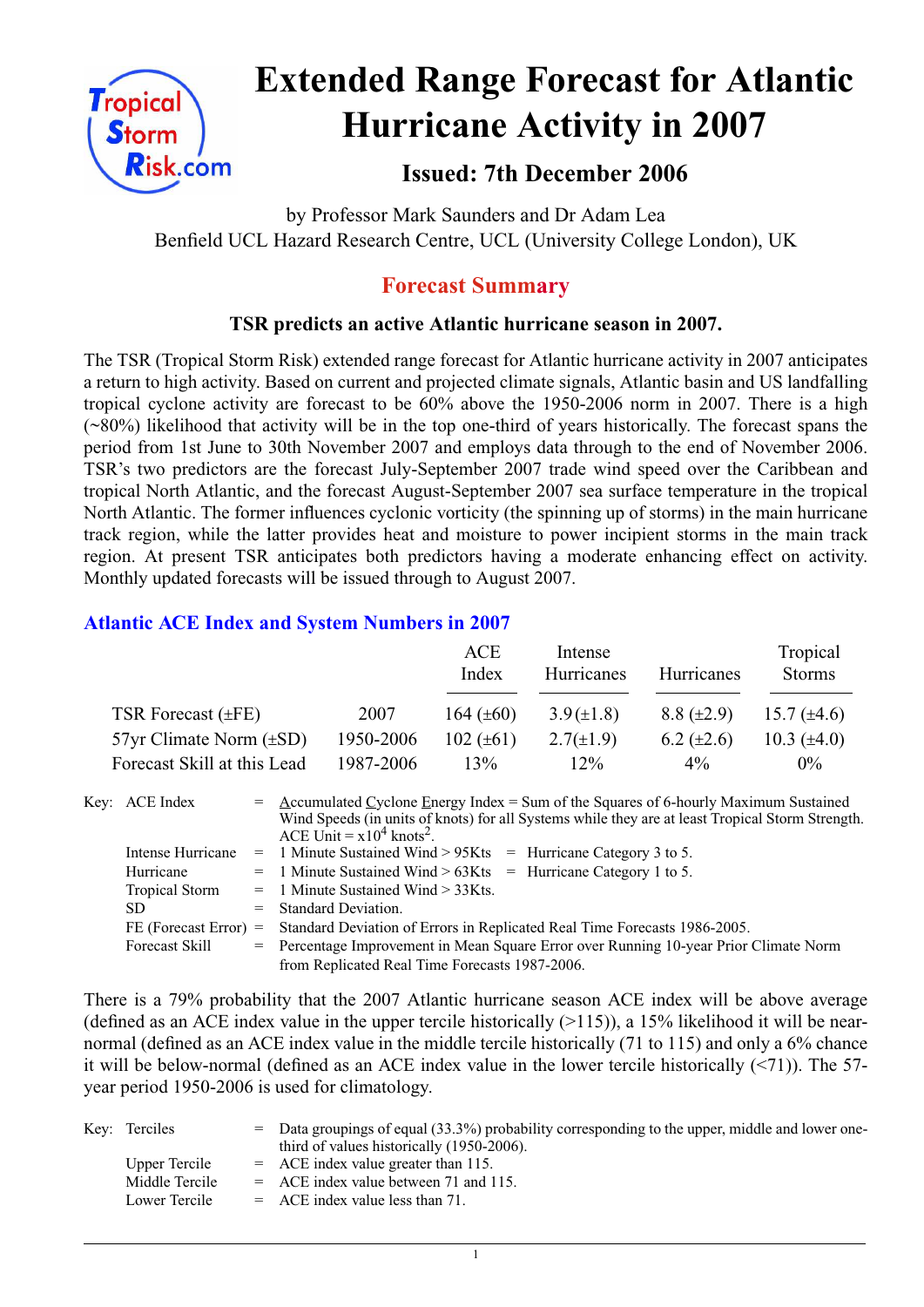#### **ACE Index & Numbers Forming in the MDR, Caribbean Sea and Gulf of Mexico in 2007**

|                                |           | ACE<br>Index   | Intense<br>Hurricanes | <b>Hurricanes</b> | Tropical<br><b>Storms</b> |
|--------------------------------|-----------|----------------|-----------------------|-------------------|---------------------------|
| TSR Forecast $(\pm FE)$        | 2007      | 137 $(\pm 58)$ | $3.6(\pm 1.6)$        | $6.5 \ (\pm 2.6)$ | $10.9 \ (\pm 3.9)$        |
| $57yr$ Climate Norm $(\pm SD)$ | 1950-2006 | 79 $(\pm 59)$  | $2.3 (\pm 1.8)$       | 4.3 $(\pm 2.5)$   | 7.0 $(\pm 3.3)$           |
| Forecast Skill at this Lead    | 1987-2006 | 16%            | 19%                   | 14%               | $5\%$                     |

The Atlantic hurricane Main Development Region (MDR) is the region  $10^{\circ}$ N -  $20^{\circ}$ N,  $20^{\circ}$ W -  $60^{\circ}$ W between the Cape Verde Islands and the Caribbean Lesser Antilles. A storm is defined as having formed within this region if it reached at least tropical depression status while in the area.

There is a 78% probability that in 2007 the MDR, Caribbean Sea and Gulf of Mexico ACE index will be above average (defined as an ACE index value in the upper tercile historically (>91)), a 17% likelihood it will be near-normal (defined as an ACE index value in the middle tercile historically (40 to 91) and only a 5% chance it will be below-normal (defined as an ACE index value in the lower tercile historically (<40)). The 57-year period 1950-2006 is used for climatology.

#### **USA Landfalling ACE Index and Numbers in 2007**

|                                |           | ACE<br>Index    | Hurricanes        | Tropical<br><b>Storms</b> |
|--------------------------------|-----------|-----------------|-------------------|---------------------------|
| TSR Forecast $(\pm FE)$        | 2007      | 4.1 $(\pm 2.2)$ | 2.2 $(\pm 1.7)$   | 4.7 $(\pm 2.2)$           |
| $57yr$ Climate Norm $(\pm SD)$ | 1950-2006 | 2.4 $(\pm 2.2)$ | $1.5 \ (\pm 1.3)$ | 3.1 $(\pm 2.0)$           |
| Forecast Skill at this Lead    | 1987-2006 | 13%             | 13%               | 12%                       |

| Key: ACE Index           | $=$ Accumulated Cyclone Energy Index $=$ Sum of the Squares of hourly Maximum     |
|--------------------------|-----------------------------------------------------------------------------------|
|                          | Sustained Wind Speeds (in units of knots) for all Systems while they are at least |
|                          | Tropical Storm Strength and over the USA Mainland (reduced by a factor of 6).     |
|                          | ACE Unit = $x10^4$ knots <sup>2</sup> .                                           |
| Landfall Strike Category | = Maximum 1 Minute Sustained Wind of Storm Directly Striking Land.                |
| USA Mainland             | $=$ Brownsville (Texas) to Maine.                                                 |

USA landfalling intense hurricanes are not forecast since we have no skill at any lead.

There is a 76% probability that in 2007 the USA landfalling ACE index will be above average (defined as a USA ACE index value in the upper tercile historically (>2.57)), a 15% likelihood it will be near-normal (defined as a USA ACE index value in the middle tercile historically (1.12 to 2.57) and only a 9% chance it will be below-normal (defined as a USA ACE index value in the lower tercile historically (<1.12)). The 57-year period 1950-2006 is used for climatology.

#### **Caribbean Lesser Antilles Landfalling Numbers in 2007**

|                                |                                                                             | <b>ACE</b><br>Index                                                                                                                                                                                                                                                 | Intense<br>Hurricanes | Hurricanes      | Tropical<br><b>Storms</b> |
|--------------------------------|-----------------------------------------------------------------------------|---------------------------------------------------------------------------------------------------------------------------------------------------------------------------------------------------------------------------------------------------------------------|-----------------------|-----------------|---------------------------|
| TSR Forecast $(\pm FE)$        | 2007                                                                        | 2.4 $(\pm 2.3)$                                                                                                                                                                                                                                                     | $0.4~(\pm 0.4)$       | $0.7 (\pm 0.6)$ | $1.7(\pm 1.1)$            |
| $57yr$ Climate Norm $(\pm SD)$ | 1950-2006                                                                   | 1.4 $(\pm 2.0)$                                                                                                                                                                                                                                                     | $0.2 \ (\pm 0.5)$     | $0.4~(\pm 0.7)$ | 1.1 $(\pm 1.0)$           |
| Forecast Skill at this Lead    | 1987-2006                                                                   | $2\%$                                                                                                                                                                                                                                                               | $5\%$                 | 16%             | $0\%$                     |
| Key: ACE Index                 | $=$ Accumulated Cyclone Energy Index = Sum of the Squares of hourly Maximum | Sustained Wind Speeds (in units of knots) for all Systems while they are at least<br>Tropical Storm Strength and within the boxed region $(10^{\circ}N-18^{\circ}N,60^{\circ}W-63^{\circ}W)$<br>(reduced by a factor of 6). ACE Unit = $x10^4$ knots <sup>2</sup> . |                       |                 |                           |

| Landfall Strike Category | = Maximum 1 Minute Sustained Wind of Storm Directly Striking Land. |
|--------------------------|--------------------------------------------------------------------|
| Lesser Antilles          | = Island Arc from Anguilla to Trinidad Inclusive.                  |